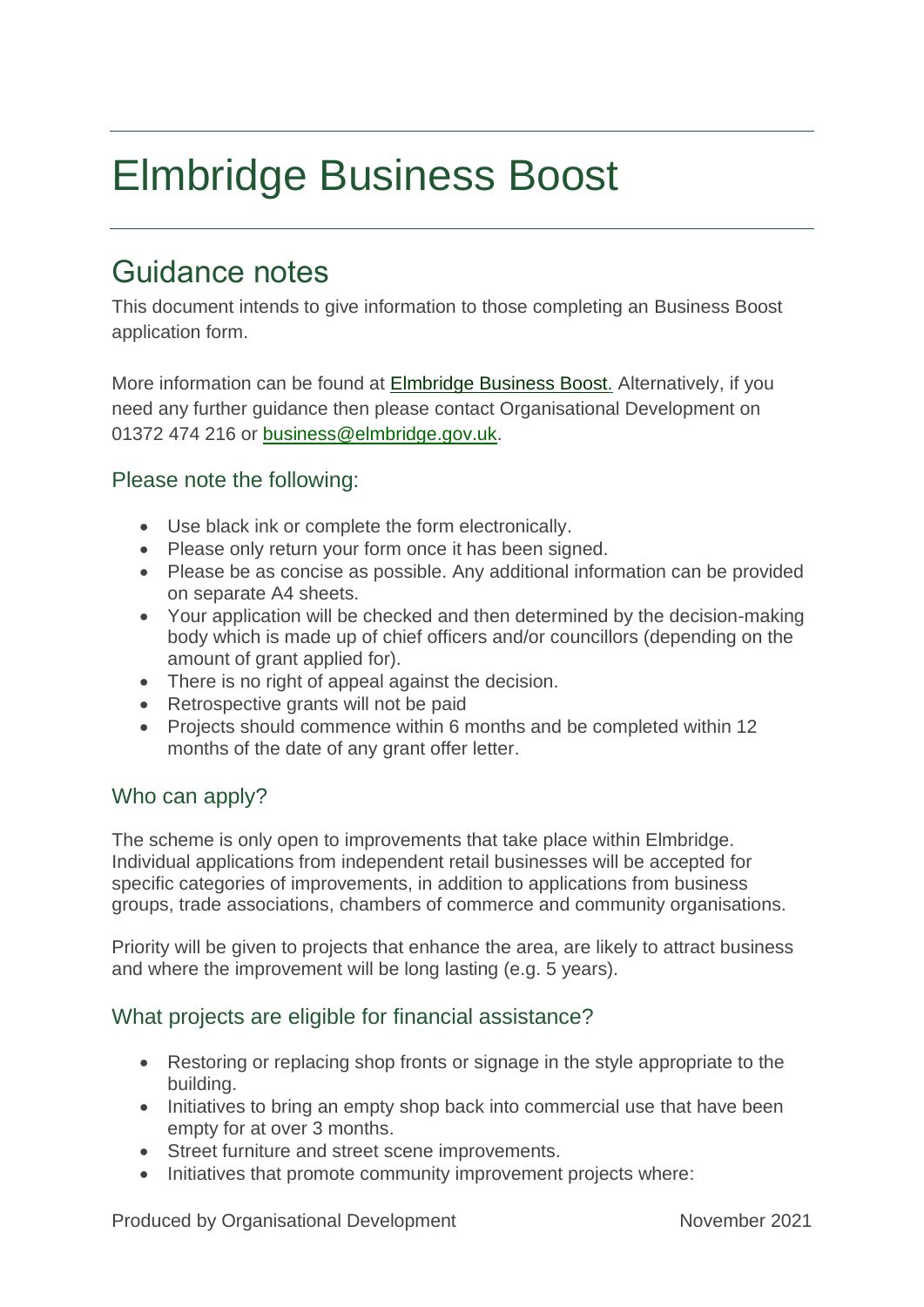- a) There would be a significant benefit to the local economy; or
- b) There would be a significant benefit to the environmental sustainability of the town centre.

#### What is not eligible?

- It will not be possible to fund projects that require an ongoing revenue cost should there be an ongoing cost, the applicant must commit to providing that revenue or demonstrate robust arrangements.
- Works that have commenced or been completed before an offer of grant has been made.
- Items of routine maintenance and repair e.g. painting of existing windows or shop fronts.
- Grants are not available to fund the re-branding of premises or for National or International franchises.
- It may be determined that some projects or initiatives could be funded by other national grant schemes.
- Professional fees are excluded from the scope of the scheme such as planning fees or consultants.
- Initiatives promoting a political party.
- Initiatives that conflict with existing council policies.
- We cannot accept applications from a business that has previously been awarded an Elmbridge Civic Improvement Fund grant or Business Boost grant for the current business. The shop front and signage grant is limited to one per business (irrespective of changes of ownership, size of shop front, or number of shops) per every 10 years.

#### How much money is available?

You can apply for a grant of up to 50% of the eligible costs, excluding any fees (i.e. A maximum of 50% of any invoices submitted up to the grant offer will be paid). Applicants are expected to fund at least 50% of the total project costs. All applications are assessed on an individual basis.

Please see below for maximum award amounts:

| <b>Eligible Projects</b>                                                                               | Maximum award (50% of<br>project costs) |
|--------------------------------------------------------------------------------------------------------|-----------------------------------------|
| Shop front or signage<br>improvements                                                                  | £2000                                   |
| Street furniture and street<br>scene improvements                                                      | £1000                                   |
| Support to bring an empty<br>shop back into commercial<br>use                                          | £2000                                   |
| Support for town or village<br>wide projects to drive new<br>footfall, investment or<br>sustainability | £1000                                   |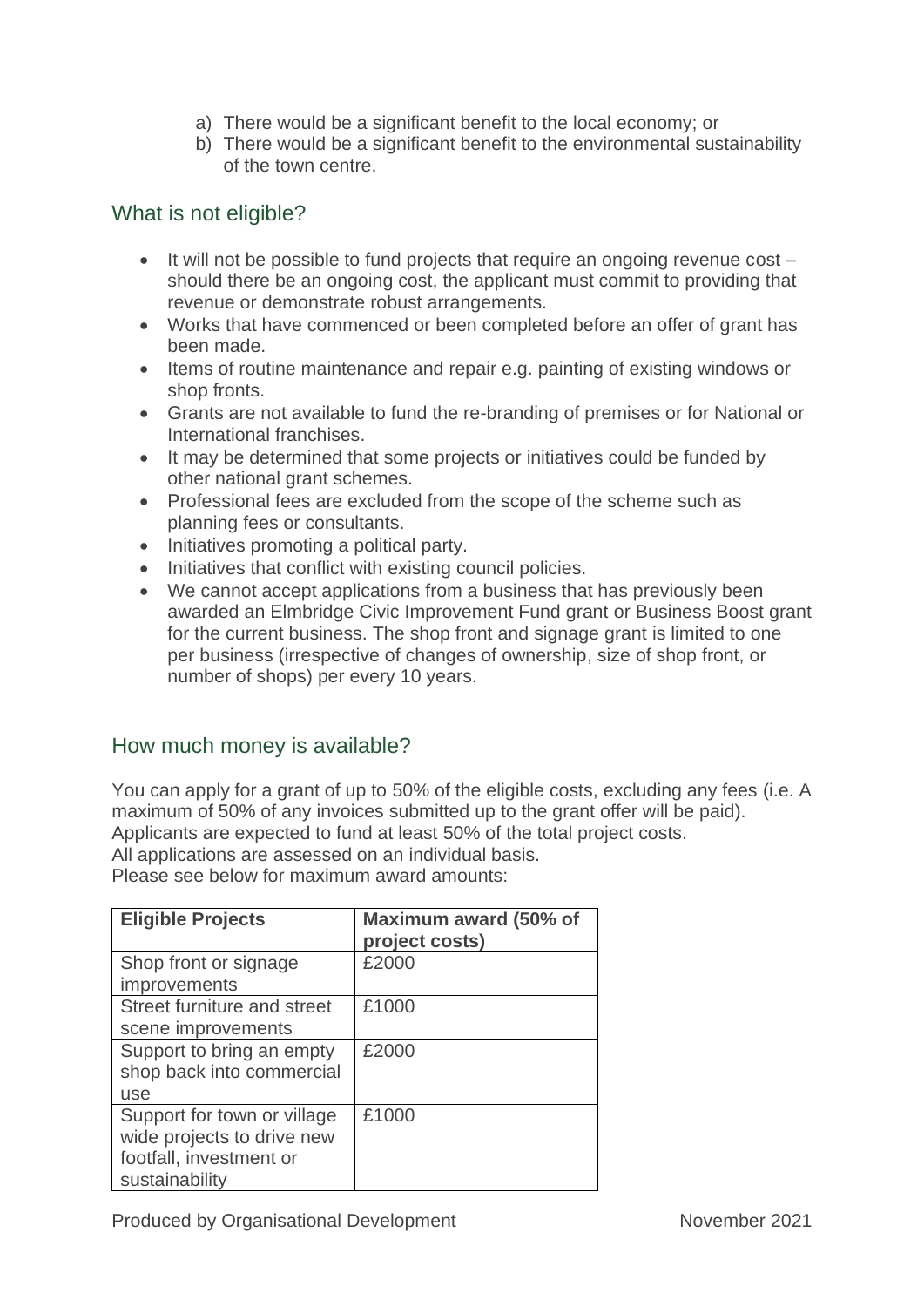# Completing the application form

# Questions 1 to 5

Ensure you put the full name and address details. Your main contact does not have to be the person signing the application, but it should be someone with authority concerning this application.

### Question 6

Indicate which type of application you are submitting.

#### Questions 7 to 10

Complete these questions if you are making improvements to a property.

#### Question 7

We need to know the actual address with postcode of the property to be improved.

#### Question 8

If you rent or lease the property you will need to include the landlord's written consent to make the improvements. Evidence of freehold and leasehold interest may also be required.

#### Question 9

A check will be made to ensure that business rates are not outstanding, and we will review the history of your business rates.

#### Question 10

If you are VAT registered and the funding would be put towards VAT eligible goods or services, then any grant would exclude VAT.

#### Question 11

Applicants will have to secure all the necessary statutory consents such as building regulations, environmental health licences or planning permission prior to the submission of an application. Please also note that it may be necessary to contact statutory undertakers to get necessary consent for instating street furniture and other fixtures. Statutory undertakers are the various companies and agencies with legal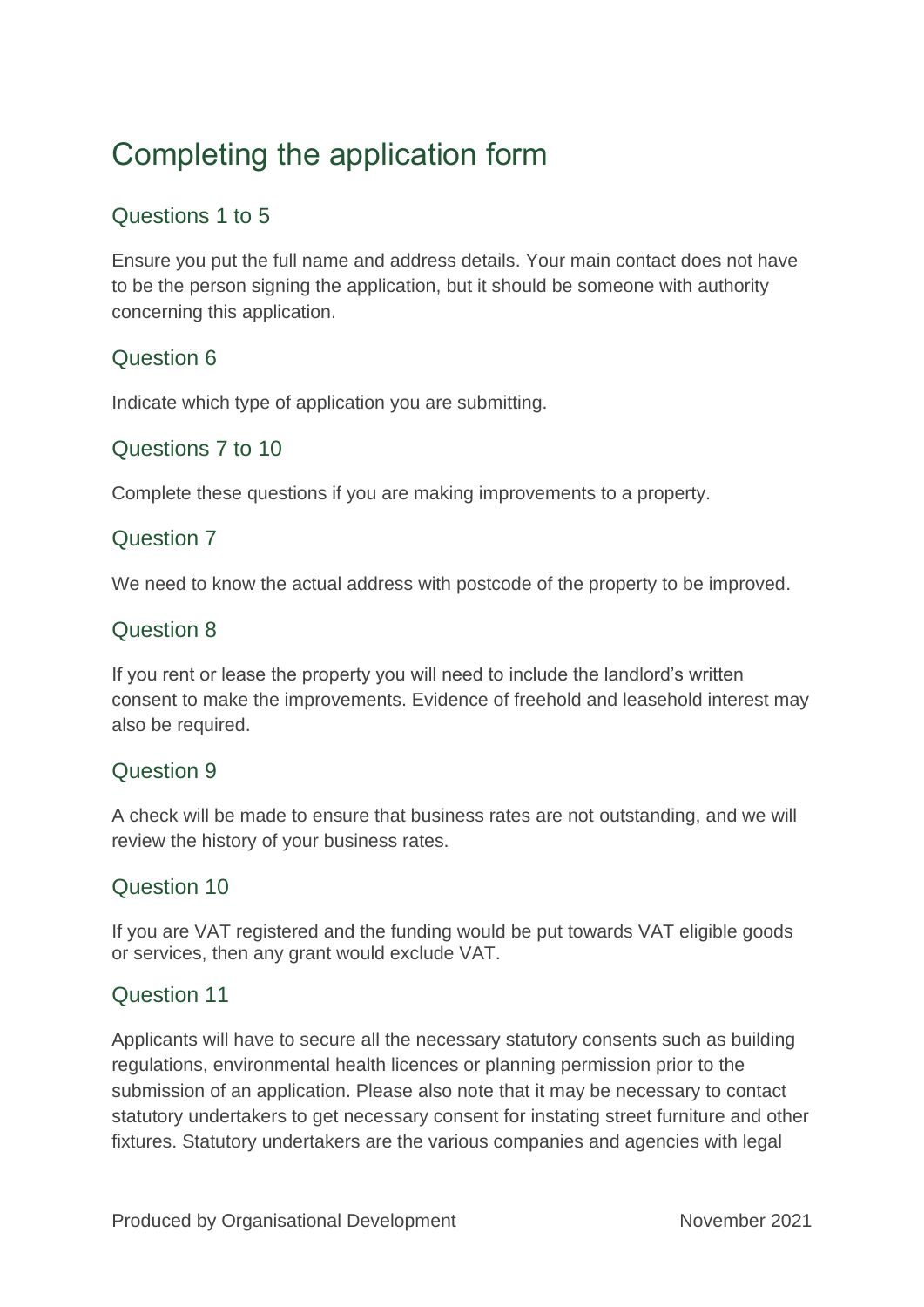rights to carry out certain development and highways works – e.g. gas, water electricity, telecommunications and other 'cable' companies.

# Question 12

Provide a description of your proposal, why you are seeking the grant, how the funding will be used, whether the funding is to contribute to a project/fully fund a project and the benefits it will bring to the local economy, including how it meets the council's vision and priorities. Also refer to the information required depending on your application type, which is shown in Appendix A. If you are asked to provide information on outcomes, please include any targets for your project as these will be used to monitor your project should your application be successful (the council will therefore be monitoring your organisation on what you said you will do).

An additional criterion to consider is whether the benefit can be considered to be long lasting.

### Vision 2018-23

A responsive and effective council, protecting and promoting the interests of residents and businesses and safeguarding our environment, while maintaining a community for all.

Further information can be found in our council plan, which is available to download on our [Council](https://www.elmbridge.gov.uk/council/) page.

#### Question 13

Describe the impact your business has on the environment. Detail any strategies you have implemented to mitigate this impact. Please also outline the impact of the proposed project and how you will minimise its impact.

The Council declared a climate emergency in July 2019, including a commitment to becoming carbon neutral by 2030. Effective climate action will involve the whole community and businesses are expected to give due consideration to sustainability when undertaking projects. You can view more on our [What We Are Doing](https://www.elmbridge.gov.uk/sustainable-elmbridge/what-we-are-doing/) web pages.

#### Question 14

List all drawings, plan numbers (planning application reference numbers), plans and project documents that you are including as part of your application.

Please see Appendix A for the information required based on the type of application you are making and ensure that you include these documents.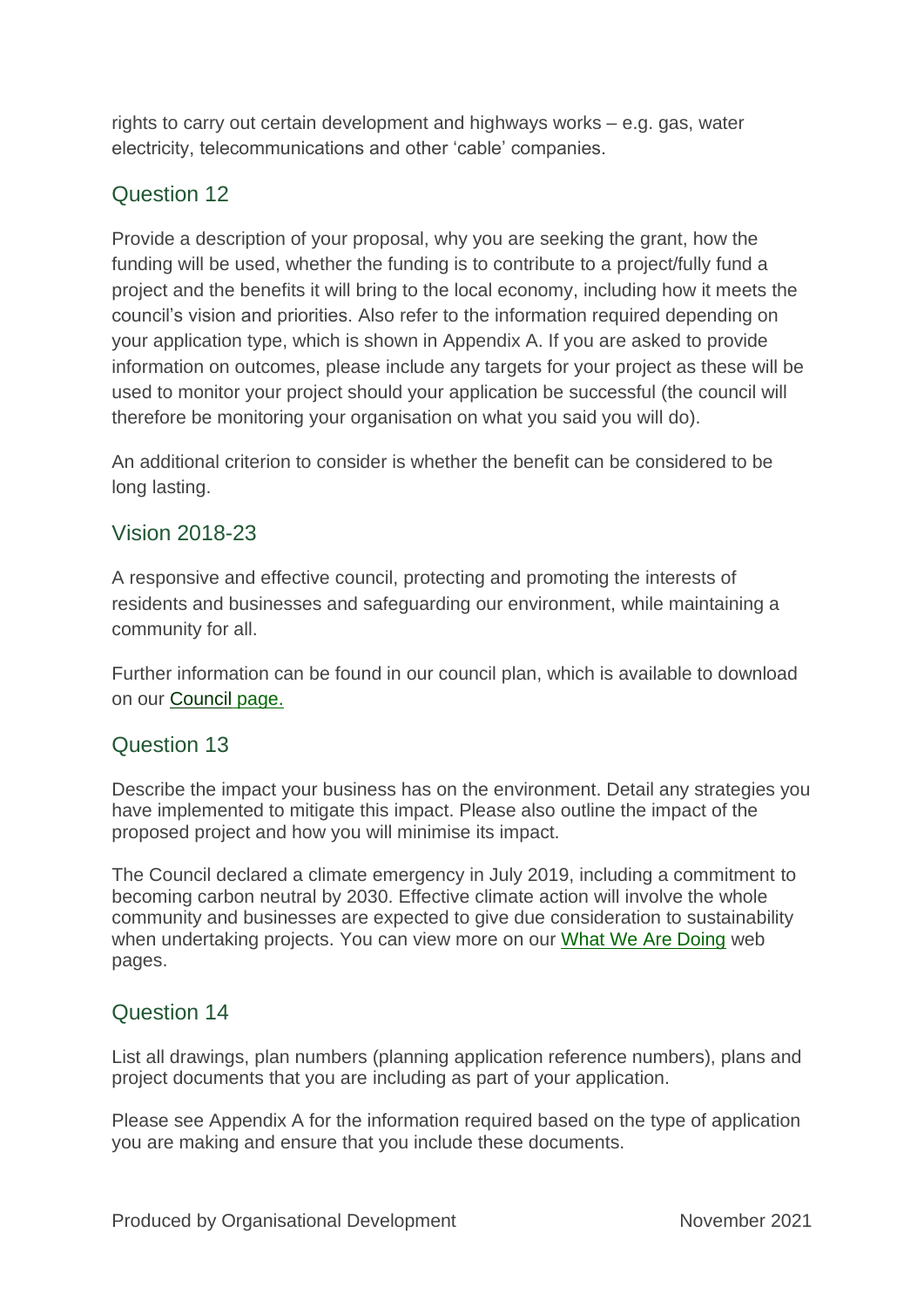It may be necessary for us to contact you further if these are not included, but this is likely to delay processing your application.

#### Question 15

Please provide details of previous ECIF, Business Boost, Digital or Start-up grants for yourself, this business, any other shops connected to this business, or community group.

#### Question 16

Please provide some more detailed information on the project costs, including any professional fees, which cannot be funded by the scheme and therefore will need to be excluded when determining the level of grant.

Please use the correct section when summarising costs. Please only complete one box.

Please make sure you include budgets and quotes for the work as appropriate (outlined in Appendix A).

**Three comparable, detailed quotes (including VAT amount) for each item of the project must be provided (including one from an Elmbridge-based supplier where possible).**

#### Question 17

Indicate the amount of money you are applying for from the fund. Let us know if there are any contributions from third parties – i.e. other organisations or grant schemes or individuals and then show what contribution you or your organisation/business are putting into the project / improvement. Reserves are pots of money which organisations have "put to one side" for either specific reasons dictated by their own future plans or by funding restrictions or for use in emergency situations. If you have any reserves, please attach a separate A4 sheet headed "Reserves".

You need to let us know if you are applying for funding from any other organisation as this might affect the amount of funding awarded. You will need to let us know if you receive any funding from other parties whilst we are processing your application. Failure to do so may result in withdrawal of funding or a request to return any funds awarded.

#### Question 18

If you are making improvements to a property then we will need to ensure you have the correct planning permission, have met building regulations and have provided a lease/freehold document and permission to carry out works from the landlord where necessary.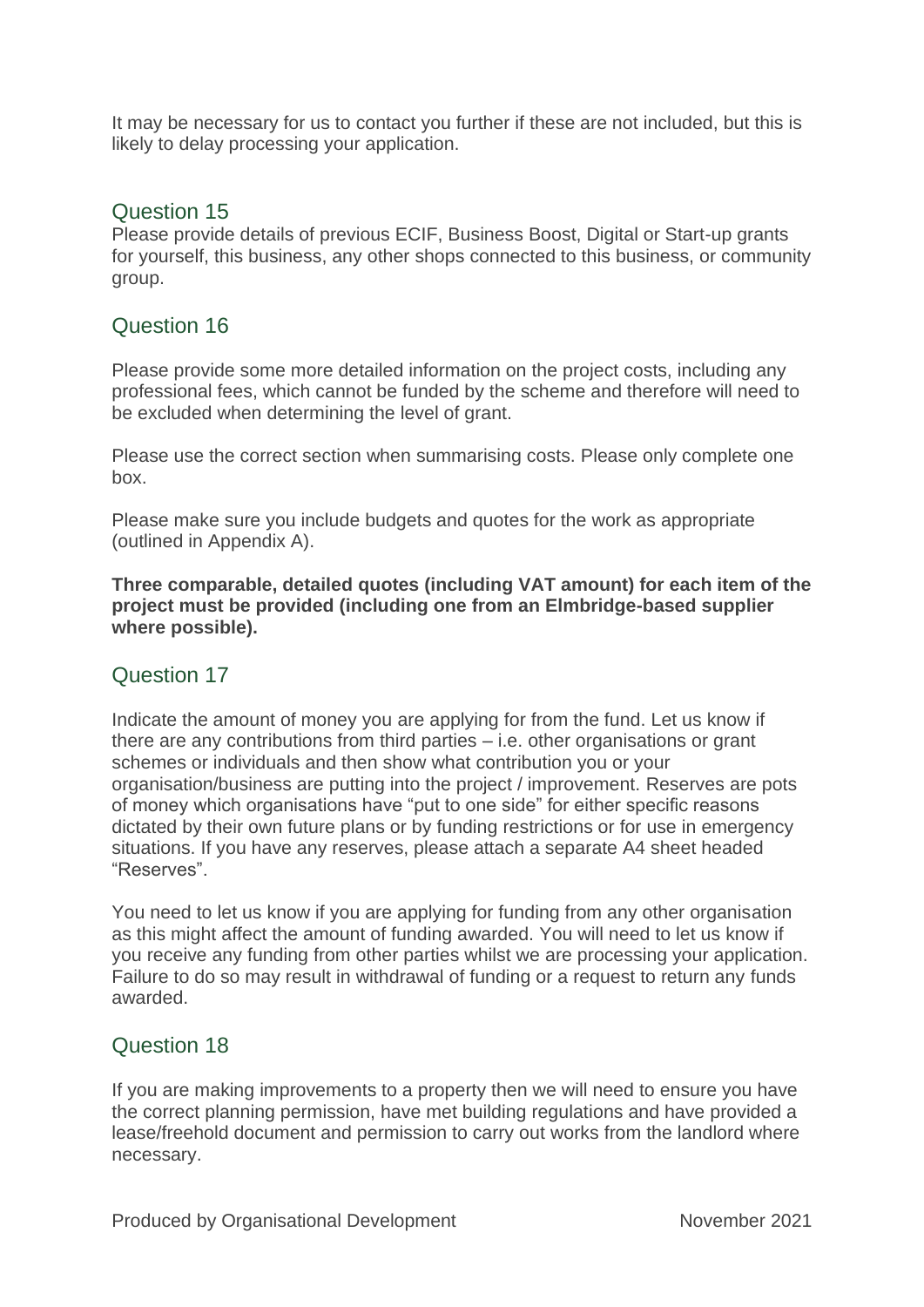Please be sure to include the documentation and supporting information that is applicable to your application.

#### Item19

Please make sure you read the declaration carefully, sign the form in both places.

Return all documentation by email [\(business@elmbridge.gov.uk\)](mailto:business@elmbridge.gov.uk) if possible, alternatively by post or leave in the mail box at the Elmbridge Civic Centre (addressed to Business Development, Organisational Development, Elmbridge Civic Centre, 1 High Street, Esher, KT10 9SD).

# What happens next?

You will receive an acknowledgement that we have received your application form. Your application will be assessed against our existing criteria and we will carry out checks on business rates and other payment history.

We may ask you to provide further information and we may undertake a site visit to assess the scope of the eligible works/costs. The application and any additional information will be presented to the decision-making body and you will be informed of the decision. There is no right of appeal.

# When will the grant be paid?

Grants will only be made following:

- A site visit to confirm the completion of the works.
- A summary report of promotional event or evidence of marketing material.
- The submission of verifiable invoices as proof of contribution applicants are required to provide evidence they have contributed at least 50% to the total project costs. Further evidence may be requested.
- All conditions of the grant offer have been met e.g. Required planning consent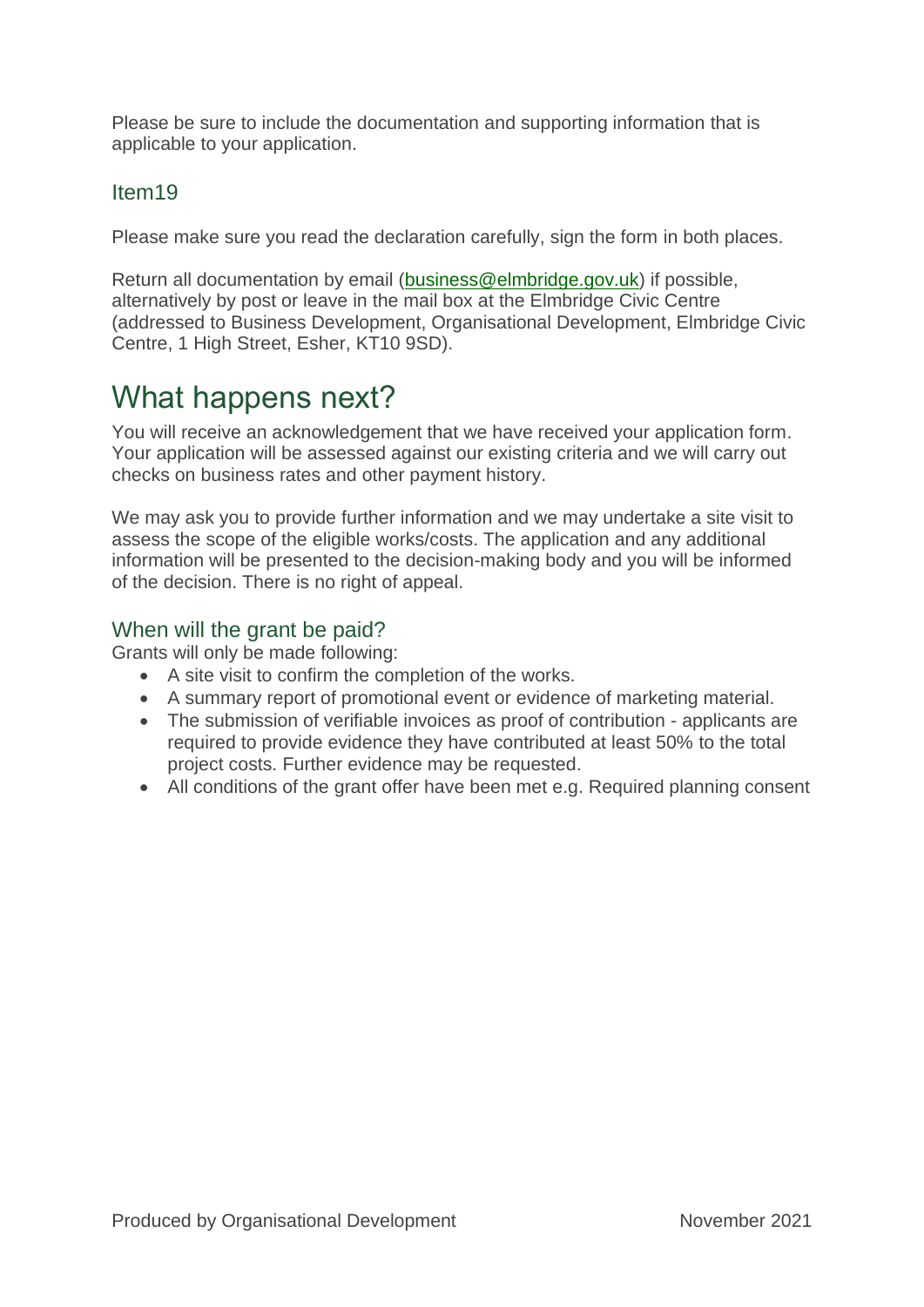# **Appendix A - Table 1. Assessment Requirements**

| <b>Category</b> | Eligible works or project         | <b>Information required</b>  | <b>Grant</b> |
|-----------------|-----------------------------------|------------------------------|--------------|
|                 |                                   |                              |              |
| Frontages       | Cleaning brickwork, stonework     | Before photo; Scale          | Grants       |
| and             | etc.                              | drawings; Design in keeping  | up to        |
| signage         | Restoring traditional detailing   | with surrounding area; At    | 50%to        |
|                 | Restore/replace joinery, iron &   | least three detailed,        | a cap        |
|                 | stonework.                        | comparable quotes (inc.      | Οf           |
|                 | New shop fronts, fascia, signage  | VAT); statutory permissions; | £2,000       |
|                 | etc. (excludes internal fittings, | and landlord's written       |              |
|                 | window displays etc.)             | consent. Planning consent    |              |
|                 | Remove redundant features.        | where required. Please       |              |
|                 | Structural improvements.          | check planning               |              |
|                 | Enhancing private forecourts.     | requirements.                |              |

#### **Shop front improvements**

#### **Street Scene and Street Furniture Improvements**

| Category      | Eligible works or project     | <b>Information required</b> | <b>Grant</b> |
|---------------|-------------------------------|-----------------------------|--------------|
| <b>Street</b> | Hanging baskets (excluding    | Description of works and    | Grants       |
| Furniture     | maintenance which needs to be | three written estimates of  | up to        |
|               | undertaken by those bidding)  | cost (inc VAT amount)       | 50% to       |
|               | Lighting                      |                             | a cap        |
|               | Signage                       | Where applicable            | <b>of</b>    |
|               | <b>Seats</b>                  | arrangements for ongoing    | £1000        |
|               | <b>Bins</b>                   | costs e.g. cleaning,        |              |
|               | Trees and planters            | electricity.                |              |

#### **Empty Shop improvements**

| <b>Category</b>                                                        | Eligible works or project                                                                                                                                                                                                                                                                                                                                                                                                      | <b>Information required</b>                                                                                                                                                                                                                                                       | <b>Grant</b>                                         |
|------------------------------------------------------------------------|--------------------------------------------------------------------------------------------------------------------------------------------------------------------------------------------------------------------------------------------------------------------------------------------------------------------------------------------------------------------------------------------------------------------------------|-----------------------------------------------------------------------------------------------------------------------------------------------------------------------------------------------------------------------------------------------------------------------------------|------------------------------------------------------|
| Support to<br>bring an<br>empty shop<br>back into<br>commercial<br>use | The empty shop grant can be<br>used for one off support to a<br>new business that helps bring a<br>shop that has been empty for<br>over 3 months back into<br>commercial use.<br>This could include support for<br>equipment, anything external or<br>internal premises related.<br>Signage or shop front<br>improvements.<br>Upgrade a website to e-<br>commerce (see Elmbridge<br>Digital High Street Grant for<br>details). | Before photo; Scale<br>drawings; Design in keeping<br>with surrounding area; Three<br>comparable, detailed quotes<br>(inc VAT amount); statutory<br>permissions; and landlord's<br>written consent. Planning<br>consent where required.<br>Please check planning<br>requirements. | Grants<br>up to<br>50% up<br>to a<br>cap of<br>£2000 |